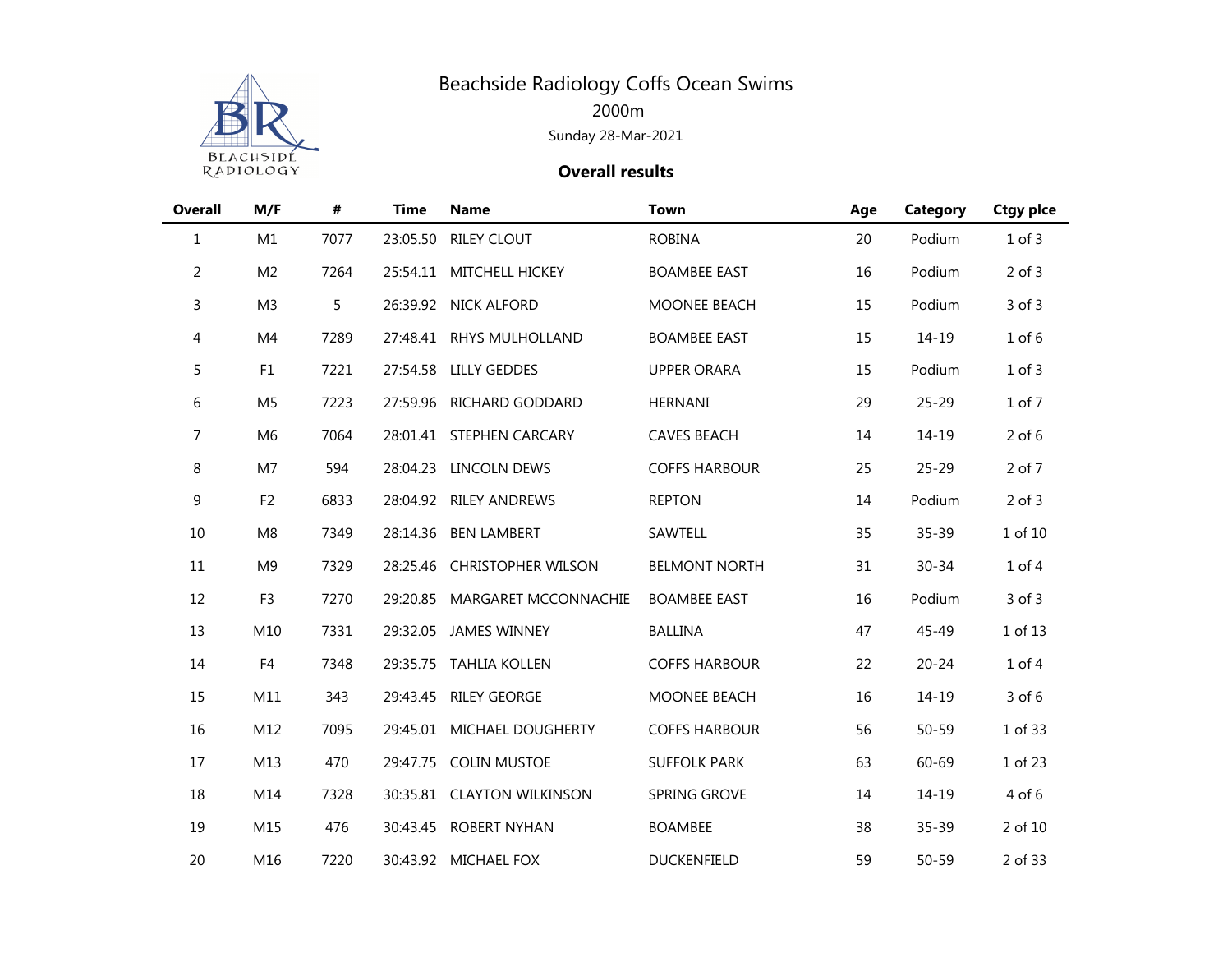

| <b>Overall</b> | M/F            | $\#$           | <b>Time</b> | <b>Name</b>                 | <b>Town</b>          | Age | Category  | <b>Ctgy plce</b> |
|----------------|----------------|----------------|-------------|-----------------------------|----------------------|-----|-----------|------------------|
| 21             | M17            | 462            | 30:44.25    | <b>MATT MOFFATT</b>         | MOONEE BEACH         | 38  | 35-39     | 3 of 10          |
| 22             | M18            | 512            |             | 30:49.18 WILLIAM RENNES     | PORT MACQUARIE       | 33  | $30 - 34$ | $2$ of 4         |
| 23             | M19            | 550            |             | 30:53.99 GREG SWAN          | SAPPHIRE BEACH       | 41  | $40 - 44$ | $1$ of $9$       |
| 24             | M20            | 7241           | 30:55.99    | <b>JOHN HAW</b>             | <b>TWEED HEADS</b>   | 54  | $50 - 59$ | 3 of 33          |
| 25             | M21            | 7302           | 30:56.71    | JENSON O'LEARY              | <b>REPTON</b>        | 15  | $14 - 19$ | 5 of 6           |
| 26             | M22            | $\overline{2}$ | 31:10.98    | <b>TODD ADAMSON</b>         | <b>BONVILLE</b>      | 39  | $35 - 39$ | 4 of 10          |
| 27             | M23            | 417            |             | 31:30.25 SHELDON KOOPMANS   | <b>WOOLGOOLGA</b>    | 18  | $14 - 19$ | 6 of 6           |
| 28             | F <sub>5</sub> | 7224           |             | 31:33.91 ANNEMAREE GRAINGER | <b>SANDY BEACH</b>   | 51  | $50 - 59$ | 1 of 26          |
| 29             | M24            | 529            |             | 31:34.77 MAL RUSSELL        | SAWTELL              | 58  | $50 - 59$ | 4 of 33          |
| 30             | M25            | 419            |             | 31:38.82 BEN KRESEVIC       | SAPPHIRE BEACH       | 32  | $30 - 34$ | 3 of 4           |
| 31             | M26            | 513            | 31:42.00    | <b>JESSE RICHARDS</b>       | PORT MACQUARIE       | 26  | $25 - 29$ | 3 of 7           |
| 32             | M27            | 472            |             | 31:46.52 PETER NAYLOR       | <b>TUNCURRY</b>      | 67  | $60 - 69$ | 2 of 23          |
| 33             | F <sub>6</sub> | 584            |             | 31:50.70 AMANDA ZERBE       | <b>ST LUCIA</b>      | 22  | $20 - 24$ | $2$ of 4         |
| 34             | M28            | 593            |             | 31:56.15 JOHN KEEVERS       | COOGEE               | 67  | 60-69     | 3 of 23          |
| 35             | M29            | 449            |             | 32:08.43 TAMLAN MCKAY       | <b>COFFS HARBOUR</b> | 38  | $35 - 39$ | 5 of 10          |
| 36             | M30            | 573            |             | 32:13.00 LUKE WILLIAMS      | <b>BOAMBEE EAST</b>  | 40  | $40 - 44$ | $2$ of $9$       |
| 37             | F7             | 469            |             | 32:21.37 KATE MURRAY        | SAWTELL              | 37  | $35 - 39$ | $1$ of $8$       |
| 38             | M31            | 541            |             | 32:22.84 NICK SLATER        | SANCROX              | 52  | $50 - 59$ | 5 of 33          |
| 39             | M32            | 409            |             | 32:24.38 ADAM KILLEN        | <b>SUFFOLK PARK</b>  | 41  | $40 - 44$ | 3 of 9           |
| 40             | M33            | 389            |             | 32:30.17 HYWEL JAMES        | <b>COFFS HARBOUR</b> | 38  | $35 - 39$ | 6 of 10          |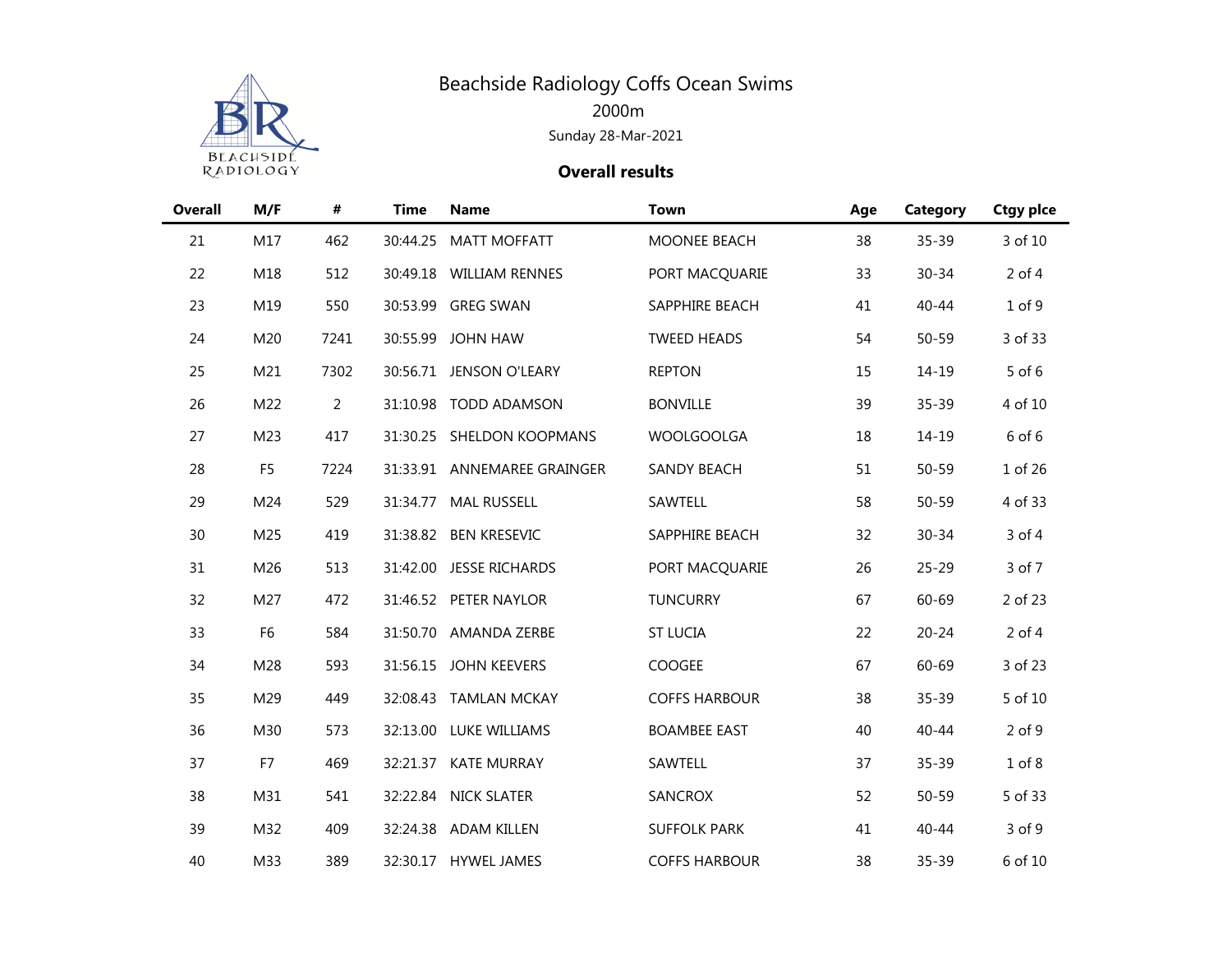

| <b>Overall</b> | M/F            | $\pmb{\#}$ | <b>Time</b> | <b>Name</b>              | <b>Town</b>            | Age | Category  | <b>Ctgy plce</b> |
|----------------|----------------|------------|-------------|--------------------------|------------------------|-----|-----------|------------------|
| 41             | F8             | 7317       | 32:33.08    | MARIA ROSEWOOD           | <b>COFFS HARBOUR</b>   | 48  | 45-49     | 1 of 12          |
| 42             | F <sub>9</sub> | 7104       |             | 32:39.62 ALEXANDRA EVANS | <b>BRUNSWICK HEADS</b> | 65  | 60-69     | 1 of 17          |
| 43             | M34            | 360        |             | 33:00.00 DEAN HANCOCK    | <b>BOAMBEE EAST</b>    | 52  | $50 - 59$ | 6 of 33          |
| 44             | M35            | 415        |             | 33:00.32 MATT KNIGHT     | <b>HYLAND PARK</b>     | 47  | 45-49     | 2 of 13          |
| 45             | M36            | 369        |             | 33:07.43 STEVE HESLOP    | PORT MACQUARIE         | 48  | 45-49     | 3 of 13          |
| 46             | M37            | 7350       |             | 33:27.25 ADAM MEADS      | <b>BONVILLE</b>        | 36  | $35 - 39$ | 7 of 10          |
| 47             | F10            | 381        |             | 33:35.78 ALISON HOWLE    | <b>COFFS HARBOUR</b>   | 43  | $40 - 44$ | 1 of 13          |
| 48             | M38            | 7048       |             | 33:36.70 LARRY BROOK     | PORT MACQUARIE         | 71  | $70+$     | 1 of 10          |
| 49             | M39            | 461        |             | 33:37.34 ANDREW MITCHELL | PORT MACQUARIE         | 55  | $50 - 59$ | 7 of 33          |
| 50             | M40            | 358        |             | 33:38.95 PETER HALLEN    | <b>BOAMBEE</b>         | 59  | $50 - 59$ | 8 of 33          |
| 51             | M41            | 36         | 33:45.00    | MICK BLEACH              | YAMBA                  | 66  | 60-69     | 4 of 23          |
| 52             | F11            | 7312       |             | 33:49.75 HARRIET PLAYLE  | SAWTELL                | 49  | 45-49     | 2 of 12          |
| 53             | M42            | 6          |             | 33:51.48 TOBY ALFORD     | MOONEE BEACH           | 12  |           | $1$ of $1$       |
| 54             | M43            | 7287       |             | 33:52.93 BILL MUDGE      | <b>GREEN POINT</b>     | 45  | 45-49     | 4 of 13          |
| 55             | M44            | 328        |             | 33:55.36 PAUL EDWARDS    | <b>MOREE</b>           | 50  | $50 - 59$ | 9 of 33          |
| 56             | F12            | 323        |             | 34:01.57 KALEAH DOHERTY  | <b>KORORA</b>          | 16  | $14 - 19$ | 1 of 1           |
| 57             | M45            | 7061       |             | 34:02.02 PETER CAMPBELL  | <b>ALSTONVILLE</b>     | 65  | 60-69     | 5 of 23          |
| 58             | M46            | 342        |             | 34:11.66 GLENN GEORGE    | MOONEE BEACH           | 53  | $50 - 59$ | 10 of 33         |
| 59             | F13            | 316        |             | 34:24.36 LOUISE DAM      | SAWTELL                | 54  | $50 - 59$ | 2 of 26          |
| 60             | M47            | 393        |             | 34:30.42 DAVE JOHNSON    | <b>BONVILLE</b>        | 44  | $40 - 44$ | 4 of 9           |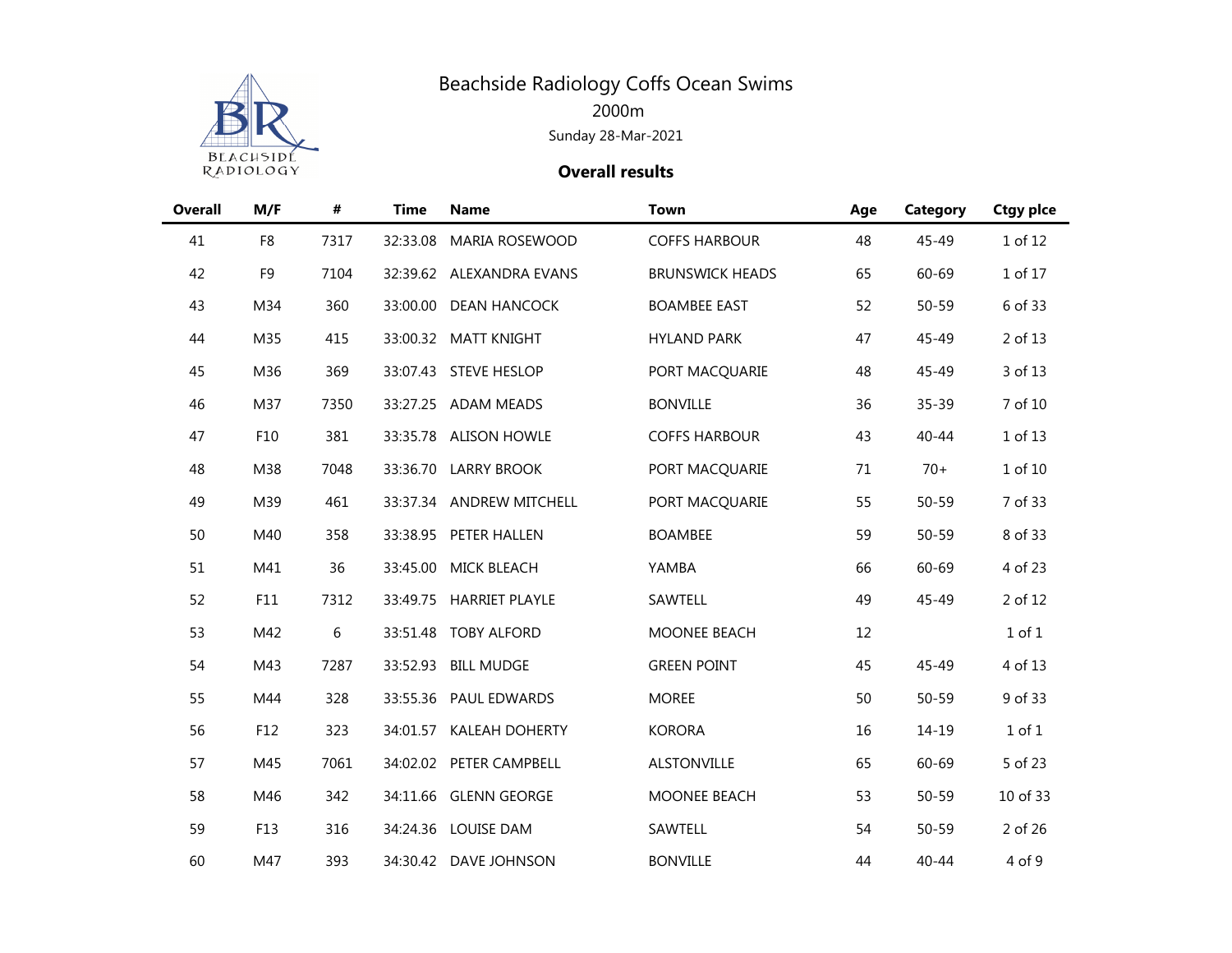

| <b>Overall</b> | M/F | $\pmb{\#}$   | <b>Time</b> | <b>Name</b>               | <b>Town</b>            | Age | Category  | <b>Ctgy plce</b> |
|----------------|-----|--------------|-------------|---------------------------|------------------------|-----|-----------|------------------|
| 61             | M48 | 309          | 34:35.22    | <b>KEIRAN CORRY</b>       | SALAMANDER BAY         | 28  | $25 - 29$ | 4 of 7           |
| 62             | M49 | 7109         |             | 34:37.78 ANTHONY FERGUSON | <b>KEILOR</b>          | 54  | $50 - 59$ | 11 of 33         |
| 63             | M50 | 137          |             | 34:47.34 NOAH CAVANAUGH   | <b>COFFS HARBOUR</b>   | 25  | $25 - 29$ | 5 of 7           |
| 64             | M51 | 329          |             | 34:53.00 DAMIEN EGGELING  | <b>SANDY BEACH</b>     | 46  | 45-49     | 5 of 13          |
| 65             | F14 | 7267         | 34:54.44    | ANNE KIRKWOOD             | <b>RAINBOW REACH</b>   | 52  | $50 - 59$ | 3 of 26          |
| 66             | F15 | 562          | 34:57.44    | KIM VAN HUISSTEDE         | MEREWETHER             | 51  | $50 - 59$ | 4 of 26          |
| 67             | M52 | 7092         |             | 34:58.61 MURRAY COBLE     | STRATHFIELD            | 58  | $50 - 59$ | 12 of 33         |
| 68             | M53 | 336          |             | 34:59.57 LUKE FLYNN       | <b>SKENNARS HEAD</b>   | 26  | $25 - 29$ | 6 of 7           |
| 69             | F16 | 382          |             | 35:01.62 JULIE HOWLE      | <b>BAULKHAM HILLS</b>  | 49  | 45-49     | 3 of 12          |
| 70             | F17 | 493          |             | 35:02.43 AMANDA PARKER    | <b>BARRACK HEIGHTS</b> | 53  | $50 - 59$ | 5 of 26          |
| 71             | M54 | 7237         | 35:10.46    | MICHAEL HARWOOD           | WILLIAMSTOWN           | 62  | 60-69     | 6 of 23          |
| 72             | F18 | 522          |             | 35:15.00 ALANNAH ROSEWOOD | CARLISLE               | 25  | $25 - 29$ | $1$ of $3$       |
| 73             | F19 | 570          |             | 35:24.40 ANNE WIEGGERS    | <b>BRUNSWICK EAST</b>  | 32  | $30 - 34$ | 1 of 3           |
| 74             | F20 | 330          |             | 35:25.13 HELEN FEDOROFF   | SOUTH WEST ROCKS       | 61  | 60-69     | 2 of 17          |
| 75             | M55 | 324          |             | 35:27.00 ANDREW DOIG      | PORT MACQUARIE         | 60  | 60-69     | 7 of 23          |
| 76             | M56 | 507          |             | 35:33.12 JAMES POWER      | SAWTELL                | 34  | $30 - 34$ | 4 of 4           |
| 77             | M57 | $\mathbf{1}$ |             | 35:36.46 ADAM CROSS       | <b>KORORA</b>          | 43  | 40-44     | 5 of 9           |
| 78             | F21 | 332          |             | 35:50.81 ALISON FIDGE     | MOONEE BEACH           | 38  | $35 - 39$ | $2$ of $8$       |
| 79             | F22 | 429          | 36:15.28    | <b>JANE LAWRENCE</b>      | PALMERS ISLAND         | 62  | 60-69     | 3 of 17          |
| 80             | F23 | 7296         |             | 36:16.28 RACHAEL NAYLOR   | <b>BUCCA</b>           | 45  | 45-49     | 4 of 12          |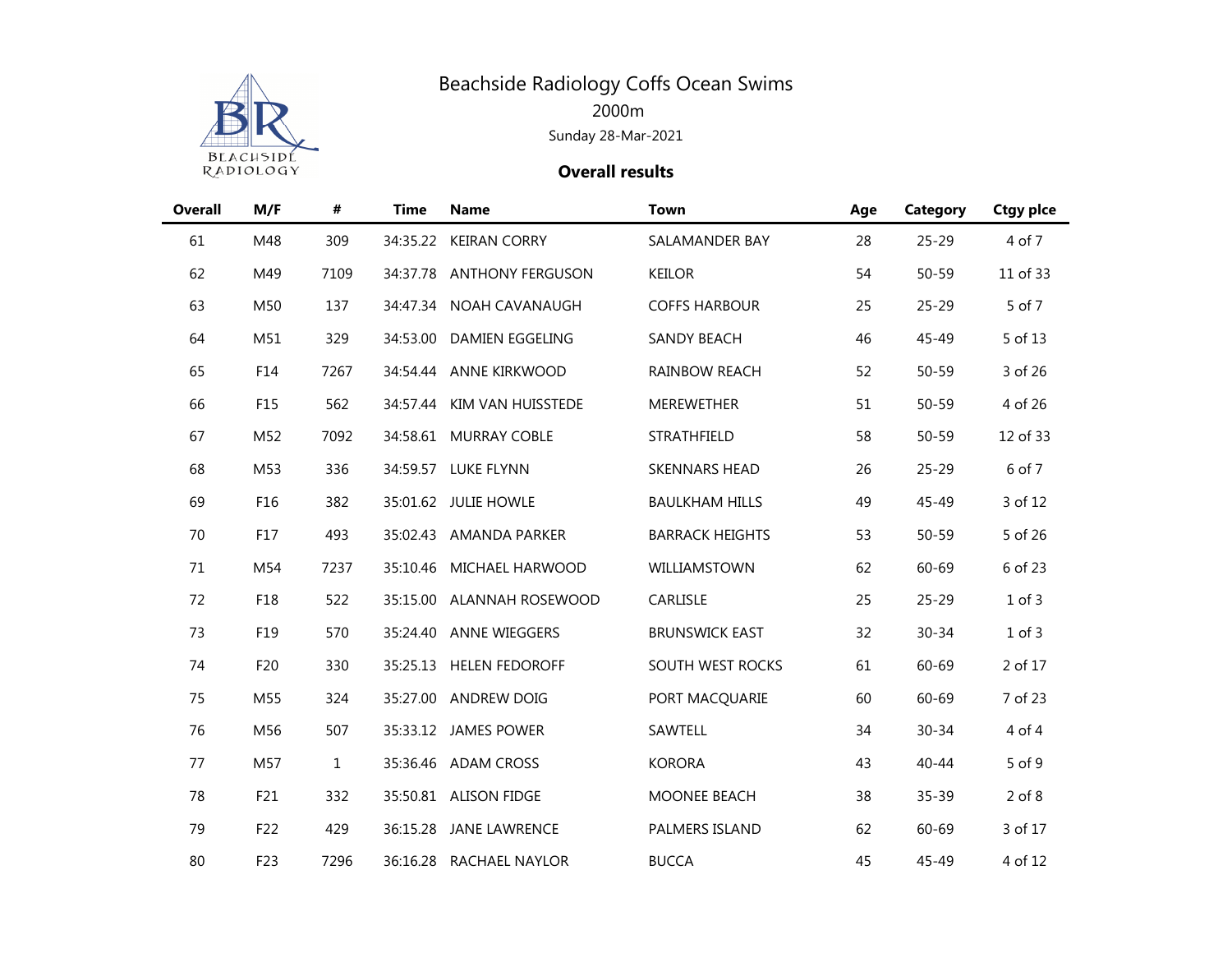

| <b>Overall</b> | M/F | #    | <b>Time</b> | <b>Name</b>               | <b>Town</b>            | Age | Category  | <b>Ctgy pice</b> |
|----------------|-----|------|-------------|---------------------------|------------------------|-----|-----------|------------------|
| 81             | M58 | 526  | 36:19.66    | PHIL RUDD                 | PORT MACQUARIE         | 51  | $50 - 59$ | 13 of 33         |
| 82             | M59 | 312  |             | 36:22.54 TODD CROWLEY     | <b>COFFS HARBOUR</b>   | 45  | 45-49     | 6 of 13          |
| 83             | M60 | 7046 |             | 36:36.84 NICHOLAS BEER    | TINTENBAR              | 56  | $50 - 59$ | 14 of 33         |
| 84             | F24 | 56   |             | 36:40.80 CELIA BURROWS    | <b>TOORMINA</b>        | 57  | $50 - 59$ | 6 of 26          |
| 85             | F25 | 539  |             | 36:41.92 MELISSA SHAW     | <b>BOAMBEE EAST</b>    | 44  | $40 - 44$ | 2 of 13          |
| 86             | M61 | 498  | 36:43.23    | <b>MARTIN PEARCE</b>      | PORT MACQUARIE         | 55  | $50 - 59$ | 15 of 33         |
| 87             | M62 | 346  |             | 36:43.45 RHYS GILLELAND   | <b>COFFS HARBOUR</b>   | 38  | $35 - 39$ | 8 of 10          |
| 88             | F26 | 543  |             | 36:46.21 SUSAN STANTON    | <b>URUNGA</b>          | 45  | 45-49     | 5 of 12          |
| 89             | F27 | 308  |             | 36:46.45 HANISAH CORNER   | <b>GIRARDS HILL</b>    | 42  | $40 - 44$ | 3 of 13          |
| 90             | M63 | 509  | 36:48.00    | MICHAEL RADECKI           | <b>BELLINGEN</b>       | 52  | $50 - 59$ | 16 of 33         |
| 91             | F28 | 523  | 36:48.65    | <b>KARINA ROTHACKER</b>   | <b>EMERALD BEACH</b>   | 50  | $50 - 59$ | 7 of 26          |
| 92             | F29 | 396  |             | 36:50.88 LYN JOZEPS       | <b>COFFS HARBOUR</b>   | 60  | 60-69     | 4 of 17          |
| 93             | M64 | 399  |             | 36:51.64 DEAN KEARNEY     | SAWTELL                | 43  | $40 - 44$ | 6 of 9           |
| 94             | M65 | 454  |             | 37:03.96 BILLY MCLEAN     | <b>SUNNYBANK HILLS</b> | 60  | 60-69     | 8 of 23          |
| 95             | M66 | 339  |             | 37:05.89 PAUL FRASER      | MARRICKVILLE           | 51  | $50 - 59$ | 17 of 33         |
| 96             | M67 | 504  |             | 37:18.21 WILL POLAK       | <b>BELLINGEN</b>       | 47  | 45-49     | 7 of 13          |
| 97             | M68 | 508  | 37:18.83    | <b>JONATHON PRIESTLEY</b> | <b>BYRON BAY</b>       | 57  | $50 - 59$ | 18 of 33         |
| 98             | M69 | 535  |             | 37:19.83 ADAM SALMON      | <b>NORTH LAMBTON</b>   | 45  | 45-49     | 8 of 13          |
| 99             | F30 | 406  | 37:45.00    | <b>KATE KIELY</b>         | <b>FRENCHS FOREST</b>  | 43  | $40 - 44$ | 4 of 13          |
| 100            | F31 | 7107 |             | 38:18.69 ANNA FARRELL     | <b>LENNOX HEAD</b>     | 40  | $40 - 44$ | 5 of 13          |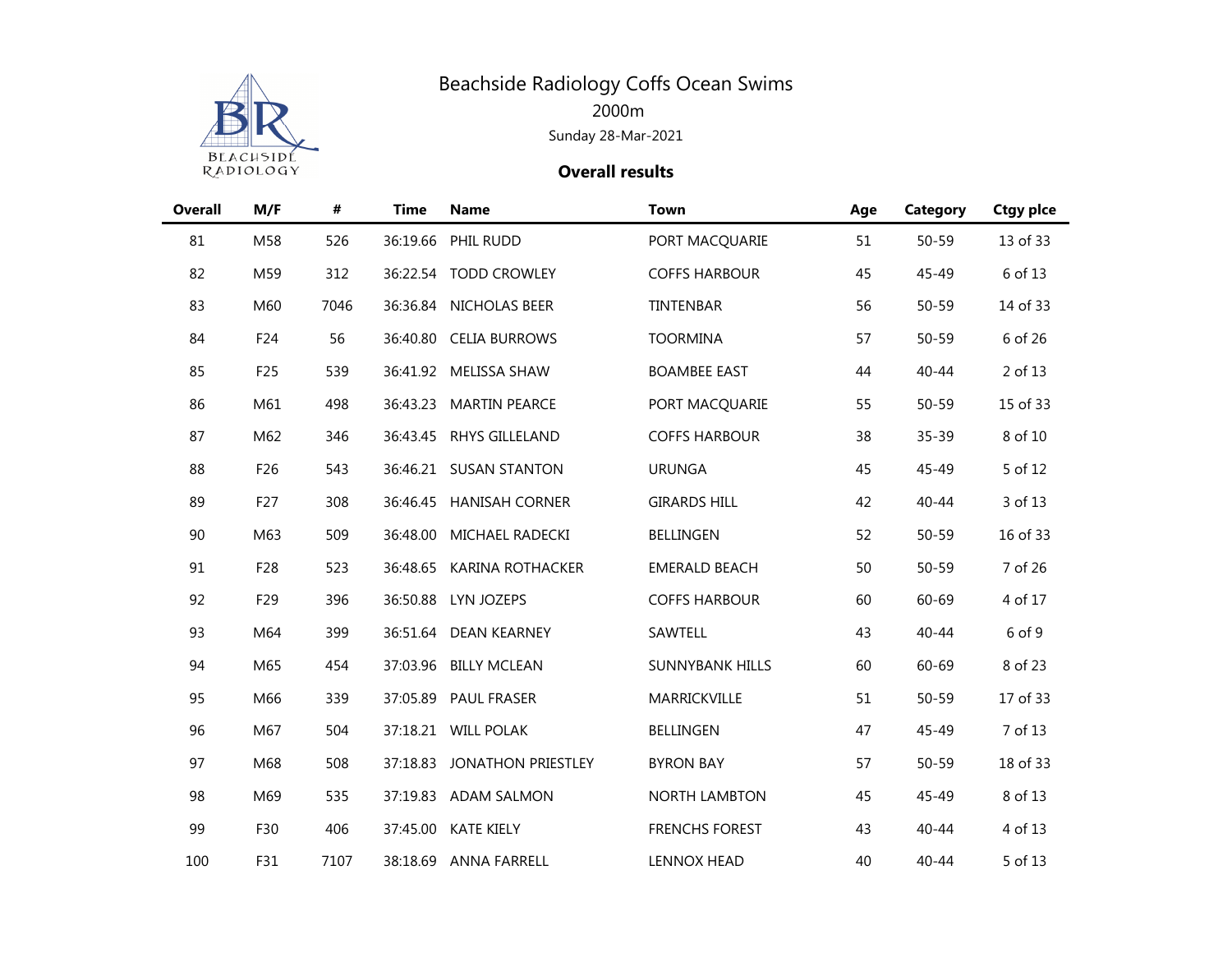

| <b>Overall</b> | M/F | $\pmb{\#}$ | <b>Time</b> | <b>Name</b>              | <b>Town</b>          | Age | Category  | <b>Ctgy pice</b> |
|----------------|-----|------------|-------------|--------------------------|----------------------|-----|-----------|------------------|
| 101            | M70 | 352        | 38:27.80    | <b>GERARD GROTH</b>      | <b>TOORMINA</b>      | 46  | 45-49     | 9 of 13          |
| 102            | M71 | 567        |             | 38:38.70 GARRY WESTWOOD  | <b>EMERALD BEACH</b> | 60  | 60-69     | 9 of 23          |
| 103            | F32 | 46         |             | 38:41.58 YVONNE BRIGGS   | SAWTELL              | 54  | $50 - 59$ | 8 of 26          |
| 104            | M72 | 305        | 38:45.00    | MIKE COLLINS             | <b>BROADMEADOW</b>   | 35  | 35-39     | 9 of 10          |
| 105            | F33 | 333        |             | 38:49.45 JULIE-ANN FIELD | <b>BOAMBEE EAST</b>  | 49  | 45-49     | 6 of 12          |
| 106            | F34 | 450        |             | 38:50.52 LYDIA MCKAY     | <b>COFFS HARBOUR</b> | 23  | $20 - 24$ | 3 of 4           |
| 107            | F35 | 7316       | 38:54.42    | <b>JAN ROONEY</b>        | <b>BOAMBEE EAST</b>  | 40  | $40 - 44$ | 6 of 13          |
| 108            | M73 | 448        | 38:55.59    | TOM MCGRANNACHAN         | <b>THORNTON</b>      | 49  | 45-49     | 10 of 13         |
| 109            | M74 | 395        | 39:00.17    | ROD JOZEPS               | <b>COFFS HARBOUR</b> | 60  | 60-69     | 10 of 23         |
| 110            | F36 | 7336       | 39:03.22    | <b>KATHY WARD</b>        | Coffs Harbour        | 59  | $50 - 59$ | 9 of 26          |
| 111            | M75 | 7320       | 39:03.87    | MICHAEL TONKS            | <b>COFFS HARBOUR</b> | 59  | $50 - 59$ | 19 of 33         |
| 112            | F37 | 534        | 39:05.03    | <b>CHRISTINE RYAN</b>    | INVERELL             | 60  | 60-69     | 5 of 17          |
| 113            | F38 | 304        | 39:12.06    | MELINDA COLEMAN          | <b>COFFS HARBOUR</b> | 45  | 45-49     | 7 of 12          |
| 114            | F39 | 569        |             | 39:13.18 JULIE WHITTON   | <b>BOAMBEE EAST</b>  | 39  | $35 - 39$ | 3 of 8           |
| 115            | M76 | 310        | 39:13.97    | NIGEL COTSELL            | <b>UPPER ORARA</b>   | 54  | $50 - 59$ | 20 of 33         |
| 116            | M77 | 385        |             | 39:17.73 PAUL HUNTER     | <b>REDHEAD</b>       | 58  | $50 - 59$ | 21 of 33         |
| 117            | M78 | 559        | 39:24.15    | PHILLIP TRELOAR          | <b>BOAMBEE</b>       | 71  | $70+$     | 2 of 10          |
| 118            | M79 | 303        |             | 39:25.24 JOE CLAYTON     | THE HILL             | 63  | $60 - 69$ | 11 of 23         |
| 119            | M80 | 7111       | 39:26.17    | <b>CAMERON FORD</b>      | SMITHFIELD           | 41  | $40 - 44$ | 7 of 9           |
| 120            | M81 | 582        |             | 39:27.95 DAVID WOODWARD  | PORT MACQUARIE       | 58  | $50 - 59$ | 22 of 33         |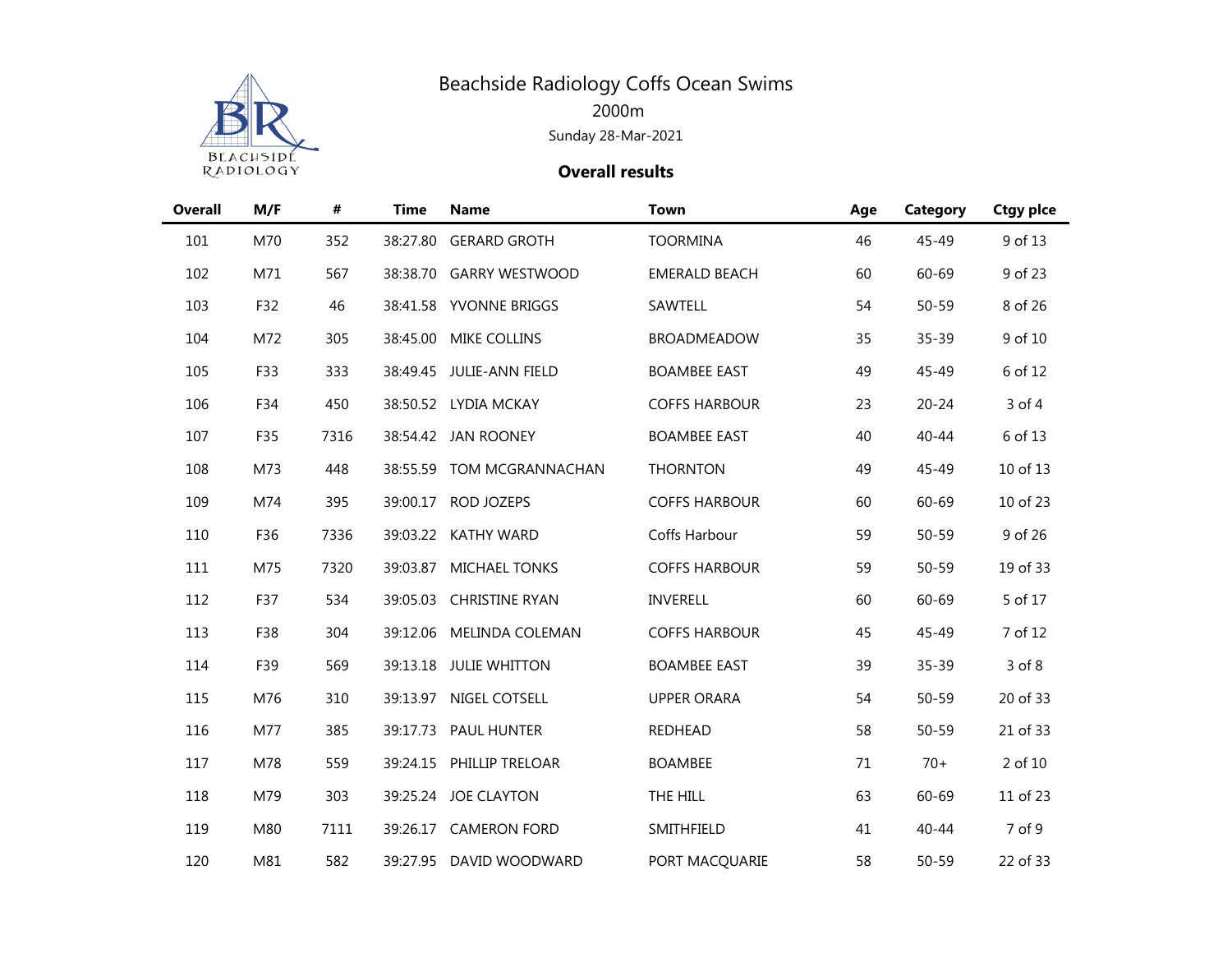

| <b>Overall</b> | M/F | $\pmb{\#}$ | <b>Time</b> | <b>Name</b>               | <b>Town</b>          | Age | Category  | <b>Ctgy pice</b> |
|----------------|-----|------------|-------------|---------------------------|----------------------|-----|-----------|------------------|
| 121            | M82 | 7283       |             | 39:38.91 CHRIS MCMANUS    | <b>GATTON</b>        | 67  | 60-69     | 12 of 23         |
| 122            | M83 | 313        |             | 39:46.11 DON CURTIS       | COOLANGATTA          | 69  | 60-69     | 13 of 23         |
| 123            | F40 | 334        |             | 39:54.55 GEORGINA FIELD   | <b>BOAMBEE EAST</b>  | 22  | $20 - 24$ | 4 of 4           |
| 124            | F41 | 64         |             | 40:03.94 AMBER CARLE      | SAWTELL              | 44  | $40 - 44$ | 7 of 13          |
| 125            | F42 | 581        |             | 40:24.61 TINA WOODWARD    | PORT MACQUARIE       | 55  | $50 - 59$ | 10 of 26         |
| 126            | M84 | 459        |             | 40:27.96 DAVID MISON      | PORT MACQUARIE       | 56  | $50 - 59$ | 23 of 33         |
| 127            | M85 | 7057       |             | 40:32.24 MARC BROWN       | CLARENZA             | 57  | $50 - 59$ | 24 of 33         |
| 128            | F43 | 458        | 40:42.59    | KIM MILLER                | <b>MAROUBRA</b>      | 44  | $40 - 44$ | 8 of 13          |
| 129            | F44 | 25         |             | 40:44.63 LIBBY BEECH      | <b>COFFS HARBOUR</b> | 48  | 45-49     | 8 of 12          |
| 130            | F45 | 49         |             | 40:47.35 TOKE BRUNNEKREEF | SAWTELL              | 38  | $35 - 39$ | 4 of 8           |
| 131            | F46 | 357        | 41:06.38    | <b>KYM HALLEN</b>         | <b>BOAMBEE</b>       | 58  | $50 - 59$ | 11 of 26         |
| 132            | M86 | 583        | 41:10.20    | <b>KIM WRIGHT</b>         | <b>KORORA</b>        | 68  | 60-69     | 14 of 23         |
| 133            | F47 | 7042       |             | 41:10.43 KATHRYN BEER     | <b>FRESHWATER</b>    | 64  | 60-69     | 6 of 17          |
| 134            | M87 | 348        |             | 41:14.18 ALAN GORDON      | <b>KYOGLE</b>        | 52  | $50 - 59$ | 25 of 33         |
| 135            | M88 | 7097       | 41:16.59    | <b>MATT EKE</b>           | YAMBA                | 64  | 60-69     | 15 of 23         |
| 136            | M89 | 473        |             | 41:22.19 STEPHEN NEWBERRY | <b>COFFS HARBOUR</b> | 48  | 45-49     | 11 of 13         |
| 137            | F48 | 439        |             | 41:52.92 WENDY MALEY      | <b>COFFS HARBOUR</b> | 65  | $60 - 69$ | 7 of 17          |
| 138            | M90 | 370        |             | 41:57.76 GRAHAM HILL      | <b>TWEED HEADS</b>   | 53  | $50 - 59$ | 26 of 33         |
| 139            | F49 | 48         |             | 42:00.37 ALEX BRUGGISSER  | CORAMBA              | 33  | $30 - 34$ | $2$ of $3$       |
| 140            | F50 | 386        |             | 42:04.08 SIAN HUNTER      | REDHEAD              | 25  | $25 - 29$ | $2$ of $3$       |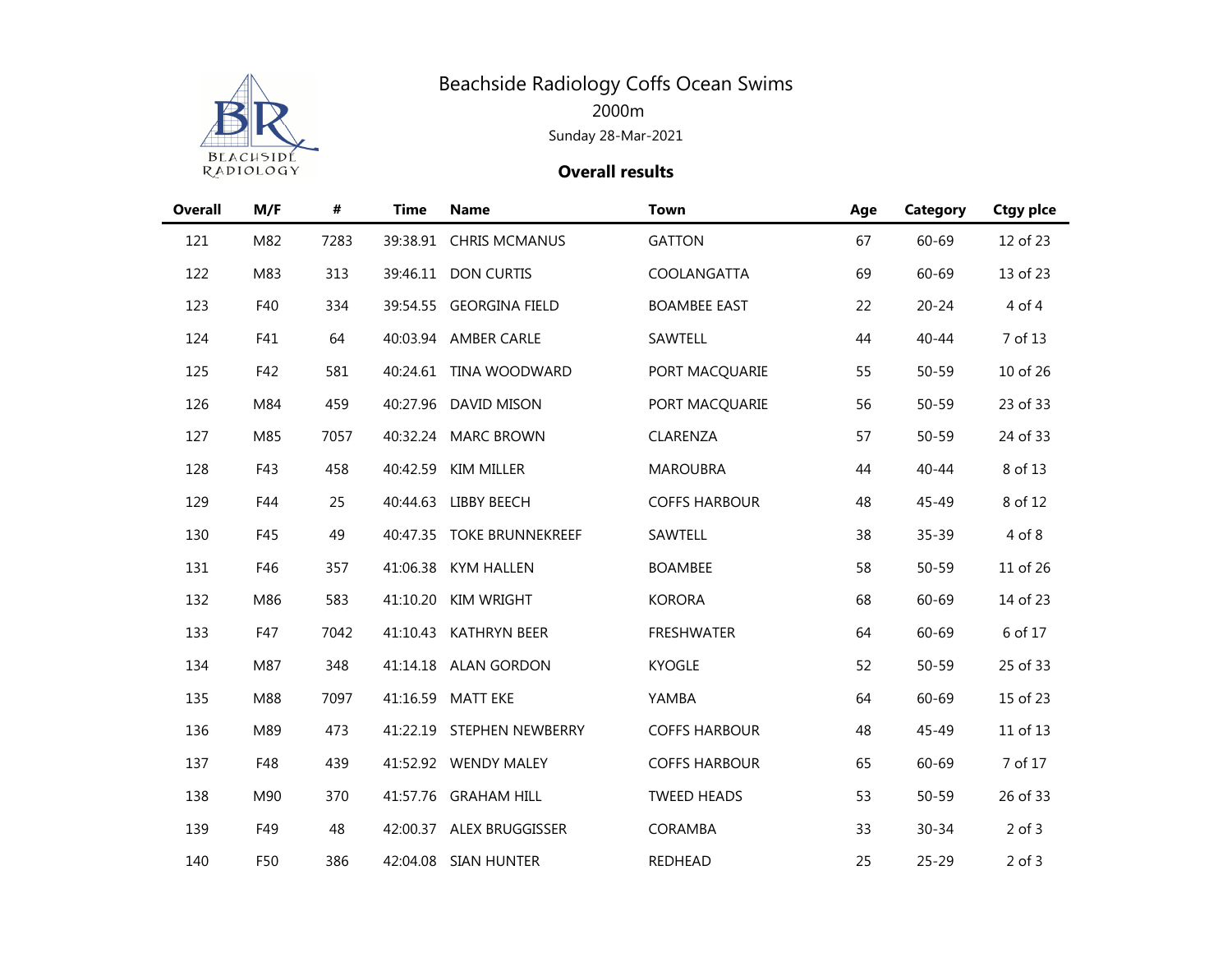

| <b>Overall</b> | M/F | #    | <b>Time</b> | <b>Name</b>                    | <b>Town</b>          | Age | Category  | <b>Ctgy pice</b> |
|----------------|-----|------|-------------|--------------------------------|----------------------|-----|-----------|------------------|
| 141            | F51 | 488  | 42:09.25    | SUSANNA O'SULLIVAN             | <b>FERNMOUNT</b>     | 53  | $50 - 59$ | 12 of 26         |
| 142            | F52 | 511  |             | 42:10.69 ELISABETH REITHMAYR   | <b>COFFS HARBOUR</b> | 38  | 35-39     | 5 of 8           |
| 143            | F53 | 445  |             | 42:11.75 MEL MCCOSKER          | <b>COFFS HARBOUR</b> | 59  | 50-59     | 13 of 26         |
| 144            | M91 | 430  |             | 42:12.16 ALAN LAWRENCE         | PALMERS ISLAND       | 69  | 60-69     | 16 of 23         |
| 145            | M92 | 517  |             | 42:14.06 PETER ROBERTS         | <b>COFFS HARBOUR</b> | 51  | 50-59     | 27 of 33         |
| 146            | F54 | 576  | 42:16.34    | <b>KYLIE WINNEY</b>            | <b>WEST BALLINA</b>  | 46  | 45-49     | 9 of 12          |
| 147            | F55 | 335  | 42:20.07    | <b>SUE FLANDERS</b>            | <b>COFFS HARBOUR</b> | 60  | 60-69     | 8 of 17          |
| 148            | M93 | 444  |             | 42:21.20 LLOYD MAYSON          | <b>KORORA</b>        | 58  | $50 - 59$ | 28 of 33         |
| 149            | M94 | 440  |             | 42:26.61 MICK MALEY            | <b>COFFS HARBOUR</b> | 68  | $60 - 69$ | 17 of 23         |
| 150            | M95 | 345  |             | 42:28.62 PETER GIDDINS         | SAWTELL              | 73  | $70+$     | 3 of 10          |
| 151            | F56 | 367  | 42:42.76    | <b>JILL HAYNES</b>             | <b>BELLINGEN</b>     | 61  | 60-69     | 9 of 17          |
| 152            | F57 | 501  |             | 42:49.26 SARA PHILLIPS         | PORT MACQUARIE       | 49  | 45-49     | 10 of 12         |
| 153            | F58 | 15   | 42:51.49    | <b>ELOISE ATKIN</b>            | <b>DRUMMOYNE</b>     | 29  | $25 - 29$ | $3$ of $3$       |
| 154            | M96 | 32   |             | 43:07.83 ALEX BIENEFELT        | <b>COFFS HARBOUR</b> | 67  | 60-69     | 18 of 23         |
| 155            | M97 | 553  |             | 43:22.18 STUART TEMPEST-JESSOP | <b>COFFS HARBOUR</b> | 56  | $50 - 59$ | 29 of 33         |
| 156            | F59 | 7330 |             | 43:39.06 BOBBIE WINGER         | YAMBA                | 67  | $60 - 69$ | 10 of 17         |
| 157            | F60 | 516  |             | 43:46.92 MARGARET ROBERTS      | <b>COFFS HARBOUR</b> | 51  | $50 - 59$ | 14 of 26         |
| 158            | F61 | 359  | 43:49.13    | <b>KEHANI HANCOCK</b>          | <b>BOAMBEE EAST</b>  | 52  | $50 - 59$ | 15 of 26         |
| 159            | F62 | 61   | 43:50.61    | <b>BRONWYN CALDWELL</b>        | <b>STUARTS POINT</b> | 34  | $30 - 34$ | $3$ of $3$       |
| 160            | F63 | 7335 |             | 43:52.53 HILARY YOUNG          | <b>KORORA</b>        | 69  | 60-69     | 11 of 17         |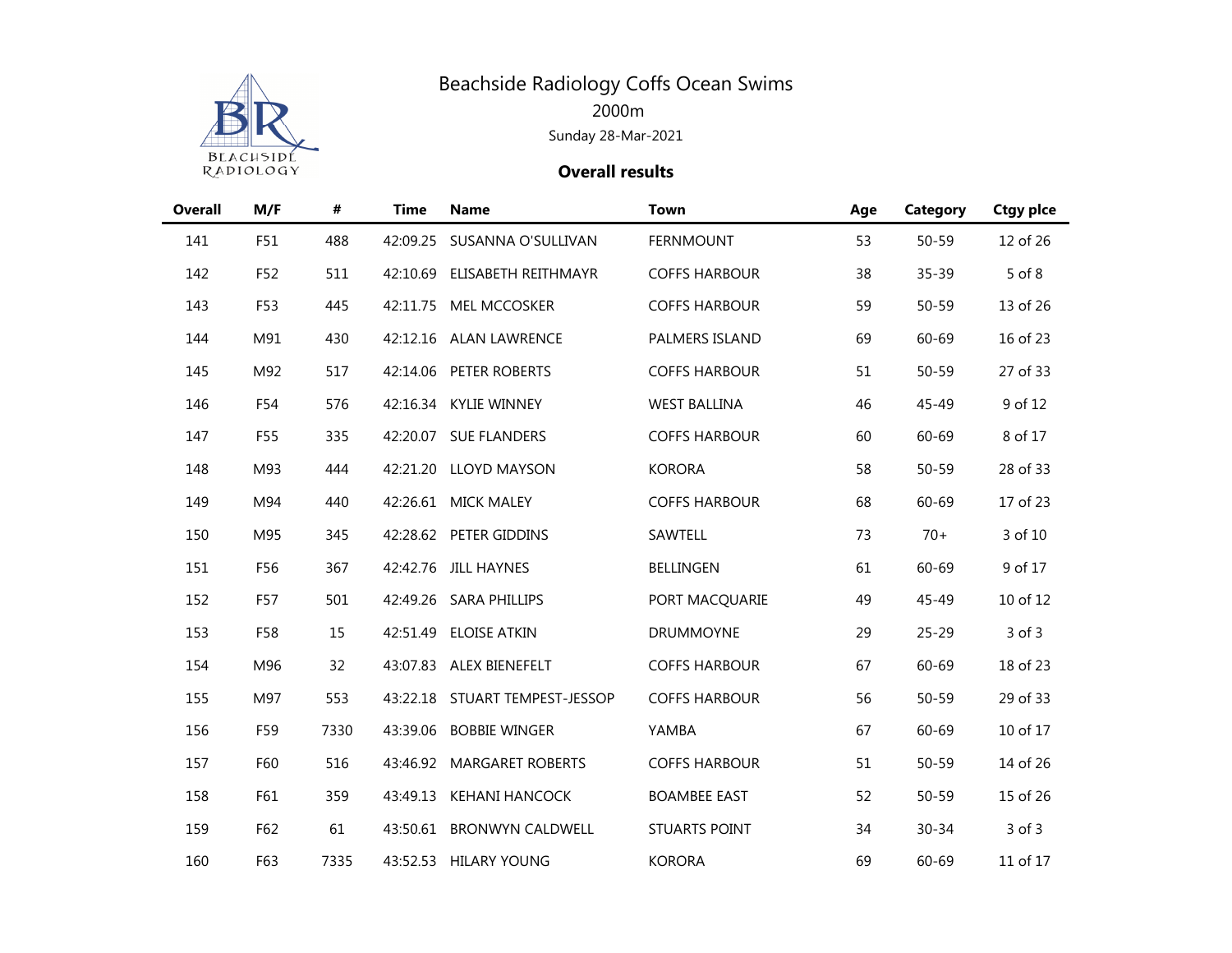

| <b>Overall</b> | M/F  | #    | <b>Time</b> | <b>Name</b>              | <b>Town</b>            | Age | Category  | <b>Ctgy pice</b> |
|----------------|------|------|-------------|--------------------------|------------------------|-----|-----------|------------------|
| 161            | F64  | 30   |             | 43:59.02 SONJA BEUKERS   | SAWTELL                | 51  | $50 - 59$ | 16 of 26         |
| 162            | M98  | 4    |             | 44:01.66 DAVID ALEXANDER | <b>BRUNSWICK HEADS</b> | 64  | 60-69     | 19 of 23         |
| 163            | F65  | 463  | 44:03.68    | <b>TRISH MOFFATT</b>     | SAFETY BEACH           | 69  | $60 - 69$ | 12 of 17         |
| 164            | F66  | 7507 | 44:09.74    | <b>MARY KEILY</b>        | <b>BOAMBEE</b>         | 61  | $60 - 69$ | 13 of 17         |
| 165            | F67  | 565  | 44:26.34    | <b>CHANTAL WARNES</b>    | <b>COFFS HARBOUR</b>   | 36  | 35-39     | 6 of 8           |
| 166            | M99  | 575  |             | 44:28.25 ADAM WILSON     | <b>TOORMINA</b>        | 42  | $40 - 44$ | 8 of 9           |
| 167            | M100 | 568  |             | 45:06.41 RAY WHIPPS      | <b>COFFS HARBOUR</b>   | 67  | 60-69     | 20 of 23         |
| 168            | F68  | 455  |             | 45:14.31 FIONA MCPHERSON | <b>KORORA</b>          | 44  | $40 - 44$ | 9 of 13          |
| 169            | M101 | 571  | 45:20.73    | DANNY WILKINSON          | SPRING GROVE           | 43  | $40 - 44$ | 9 of 9           |
| 170            | F69  | 544  |             | 45:22.94 TANYA STEELE    | <b>BONVILLE</b>        | 52  | $50 - 59$ | 17 of 26         |
| 171            | F70  | 377  | 45:24.58    | <b>LAURENCE HORTON</b>   | <b>MANLY</b>           | 39  | $35 - 39$ | 7 of 8           |
| 172            | M102 | 387  |             | 45:29.88 LEWIS IRVING    | <b>COFFS HARBOUR</b>   | 66  | 60-69     | 21 of 23         |
| 173            | F71  | 7318 | 45:41.28    | <b>SUSAN TEMPONE</b>     | SAPPHIRE BEACH         | 71  | $70+$     | $1$ of $4$       |
| 174            | F72  | 376  |             | 45:46.45 BRYONY HORTON   | <b>COFFS HARBOUR</b>   | 42  | $40 - 44$ | 10 of 13         |
| 175            | M103 | 390  |             | 45:48.32 DENIS JEFF      | SAWTELL                | 73  | $70+$     | 4 of 10          |
| 176            | M104 | 350  | 45:49.79    | <b>EOIN GRANT</b>        | <b>MAROUBRA</b>        | 46  | 45-49     | 12 of 13         |
| 177            | M105 | 7351 |             | 45:57.01 STEPHEN BOYD    | <b>BELLINGEN</b>       | 57  | $50 - 59$ | 30 of 33         |
| 178            | F73  | 371  |             | 46:00.24 LYNETTE HOARE   | <b>COFFS HARBOUR</b>   | 65  | 60-69     | 14 of 17         |
| 179            | F74  | 451  |             | 46:03.35 JANE MCKELVEY   | <b>WOOLGOOLGA</b>      | 40  | $40 - 44$ | 11 of 13         |
| 180            | F75  | 7233 |             | 46:04.26 ANNE GRUNDY     | <b>COFFS HARBOUR</b>   | 72  | $70+$     | $2$ of 4         |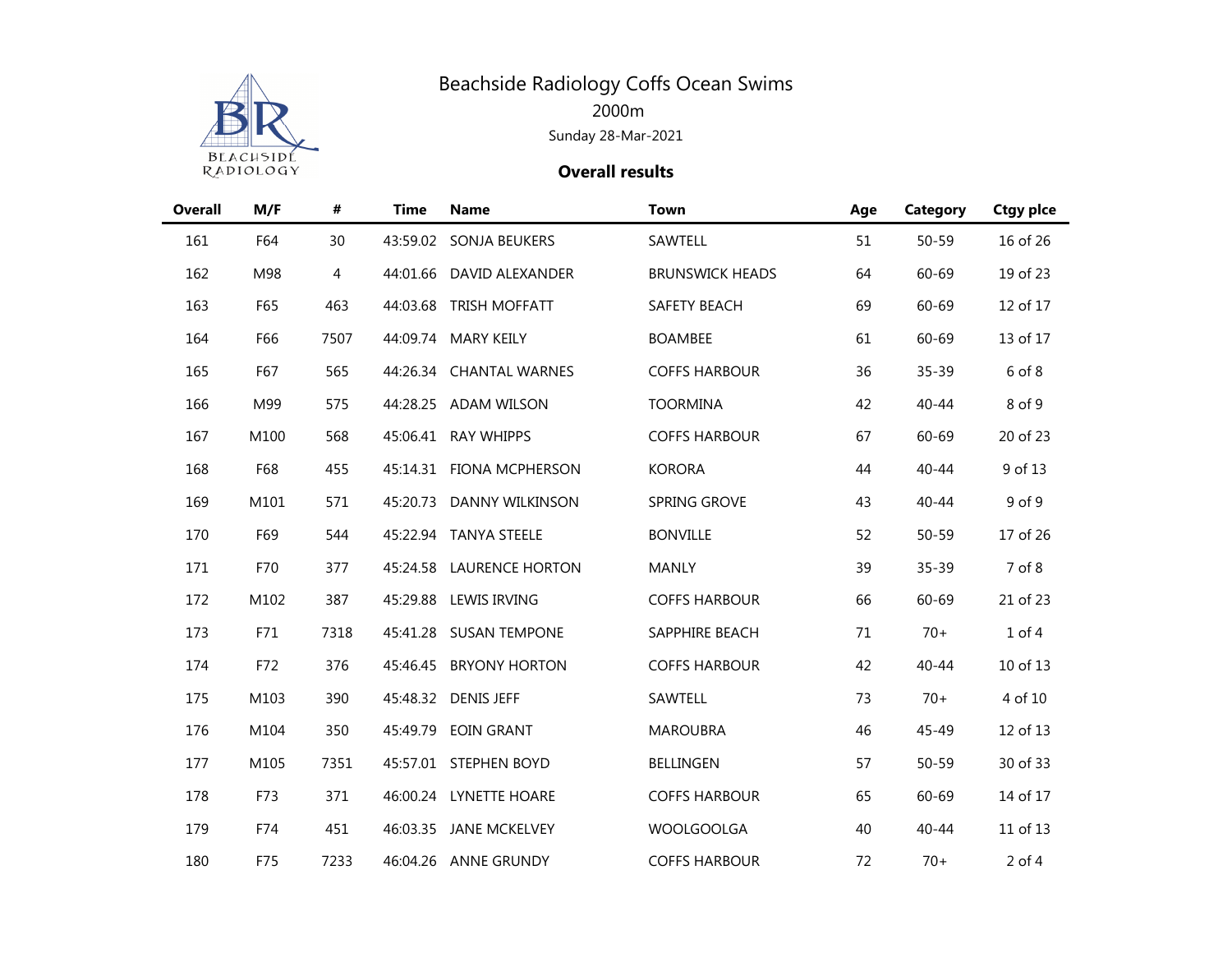

| <b>Overall</b> | M/F  | #    | <b>Time</b> | <b>Name</b>              | <b>Town</b>          | Age | Category  | <b>Ctgy pice</b> |
|----------------|------|------|-------------|--------------------------|----------------------|-----|-----------|------------------|
| 181            | F76  | 548  | 46:10.10    | JOANNA SUTHERLAND        | <b>BONVILLE</b>      | 59  | $50 - 59$ | 18 of 26         |
| 182            | M106 | 7299 |             | 46:22.81 BARRY O'CONNELL | CASINO               | 73  | $70+$     | 5 of 10          |
| 183            | F77  | 7218 |             | 46:26.44 KATIE FORD      | SMITHFIELD           | 46  | 45-49     | 11 of 12         |
| 184            | M107 | 447  | 46:33.50    | <b>GARY MCGOLDRICK</b>   | <b>WOOLGOOLGA</b>    | 71  | $70+$     | 6 of 10          |
| 185            | M108 | 435  | 46:39.89    | RICHARD LINDLEY          | <b>MAROUBRA</b>      | 53  | $50 - 59$ | 31 of 33         |
| 186            | F78  | 139  |             | 47:04.70 SACHIKO CLARKE  | KARANGI              | 40  | $40 - 44$ | 12 of 13         |
| 187            | M109 | 554  |             | 47:08.01 CECIL TEMPONE   | SAPPHIRE BEACH       | 73  | $70+$     | 7 of 10          |
| 188            | F79  | 503  |             | 47:12.97 JUDY MORT       | <b>BONNY HILLS</b>   | 55  | $50 - 59$ | 19 of 26         |
| 189            | M110 | 561  |             | 47:16.67 ANDREW VALDER   | <b>SURRY HILLS</b>   | 51  | $50 - 59$ | 32 of 33         |
| 190            | M111 | 42   |             | 47:17.05 PETER BOLGER    | COOGEE               | 28  | $25 - 29$ | 7 of 7           |
| 191            | F80  | 580  | 47:22.26    | <b>MARIA WOODS</b>       | <b>COFFS HARBOUR</b> | 53  | $50 - 59$ | 20 of 26         |
| 192            | F81  | 557  |             | 47:25.56 VICKI TILLOTT   | <b>COFFS HARBOUR</b> | 51  | $50 - 59$ | 21 of 26         |
| 193            | F82  | 443  |             | 47:25.75 ANG MAYSON      | <b>KORORA</b>        | 54  | $50 - 59$ | 22 of 26         |
| 194            | M112 | 7265 |             | 47:28.97 JEFF HOLMES     | <b>BOAMBEE EAST</b>  | 65  | 60-69     | 22 of 23         |
| 195            | F83  | 7269 | 47:43.20    | ROSALIND KITCHING        | <b>COFFS HARBOUR</b> | 72  | $70+$     | 3 of 4           |
| 196            | F84  | 20   | 47:54.96    | <b>JULIE BARKER</b>      | <b>CORINDI BEACH</b> | 56  | $50 - 59$ | 23 of 26         |
| 197            | M113 | 6822 | 48:06.78    | <b>RAY ADAMS</b>         | <b>TOMKI</b>         | 74  | $70+$     | 8 of 10          |
| 198            | F85  | 317  | 48:21.19    | JENNIFER DANN            | <b>EAST LISMORE</b>  | 55  | $50 - 59$ | 24 of 26         |
| 199            | F86  | 321  | 49:54.77    | ELIZABETH DERMODY        | <b>COFFS HARBOUR</b> | 45  | 45-49     | 12 of 12         |
| 200            | F87  | 441  |             | 49:57.23 GEORGINA MALLIA | <b>TOORMINA</b>      | 55  | $50 - 59$ | 25 of 26         |